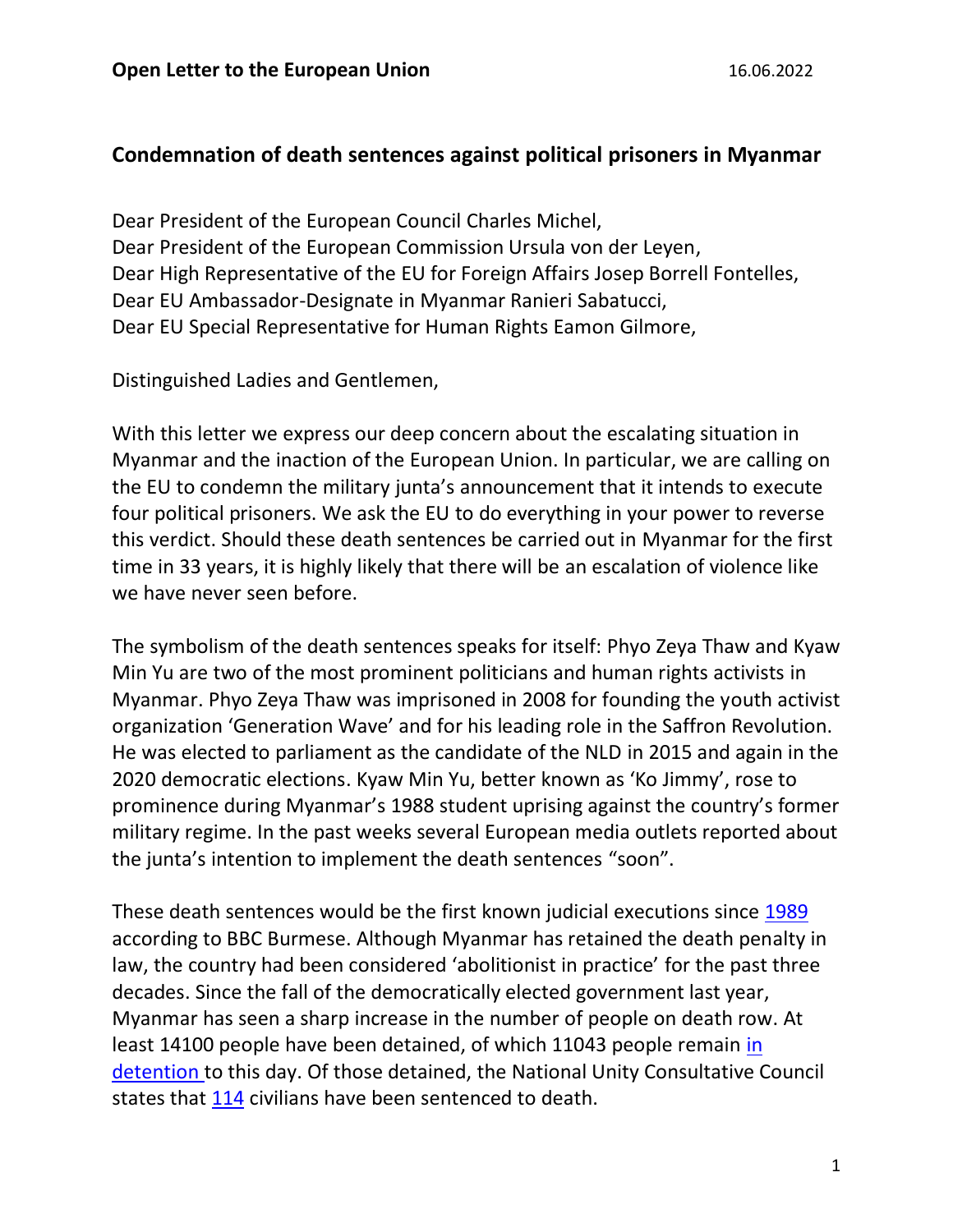[Human Rights Watch](https://twitter.com/Reaproy/status/1532704810125778944) warned that the junta's intent to carry out the executions would be "equivalent to pouring fuel on the fire of anti-military resistance". It would be a provocation unlike any seen before. Given the high profile of the prisoners and the junta's willingness to go beyond what previous military regimes in Myanmar had dared to do, the planned executions could further entangle the country in a cycle of violence and tyranny that may be irreversible. According to the [Diplomat,](https://thediplomat.com/2022/06/fighting-the-fear-the-execution-of-members-of-myanmars-opposition-must-be-stopped/) a taboo would be broken. Myanmar is the second least democratic country in the world according to the Economist [Intelligence Unit.](https://www.economist.com/graphic-detail/2022/02/09/a-new-low-for-global-democracy)

Western governments such as Canada and France have actively positioned themselves against the planned executions, as has the current chairman of ASEAN, [Cambodia's Prime Minister Hun Sen](https://thediplomat.com/2022/06/cambodian-pm-urges-myanmar-not-to-execute-political-prisoners/), as well as 199 local civil society organizations, UN experts, and many human rights organizations.

So far, the EU has been quiet about the death sentences in Myanmar. During this current - very critical – time, the EU in Myanmar has not made any statements to highlight the EU's policy of opposing capital punishment. The EU is the largest donor in the fight against the death penalty worldwide. All EU countries have abolished the death penalty in line with the [European Convention on Human](https://www.echr.coe.int/Documents/Convention_ENG.pdf)  [Rights.](https://www.echr.coe.int/Documents/Convention_ENG.pdf) As a permanent observer in the UN, the EU is a vocal supporter of all measures to end the death penalty and the EU regularly adopts [resolutions](https://www.europarl.europa.eu/doceo/document/TA-8-2018-0515_EN.html?redirect) and hosts debates condemning the actions of countries that still use capital punishment. Yet, on Myanmar the EU is quiet.

We demand that the EU finally take a critical look at one of the worst military dictatorships in the world. We expect the EU to take a clear position on Myanmar, in particular with regard to the announcement of the death sentences. We request the EU to stand up for human rights for all the people of Myanmar and urge the EU to immediately condemn the planned executions.

We ask you to strongly oppose capital punishment according to the European [Convention on Human Rights,](https://www.echr.coe.int/Documents/Convention_ENG.pdf) and to take a clear stand against the planned executions in Myanmar.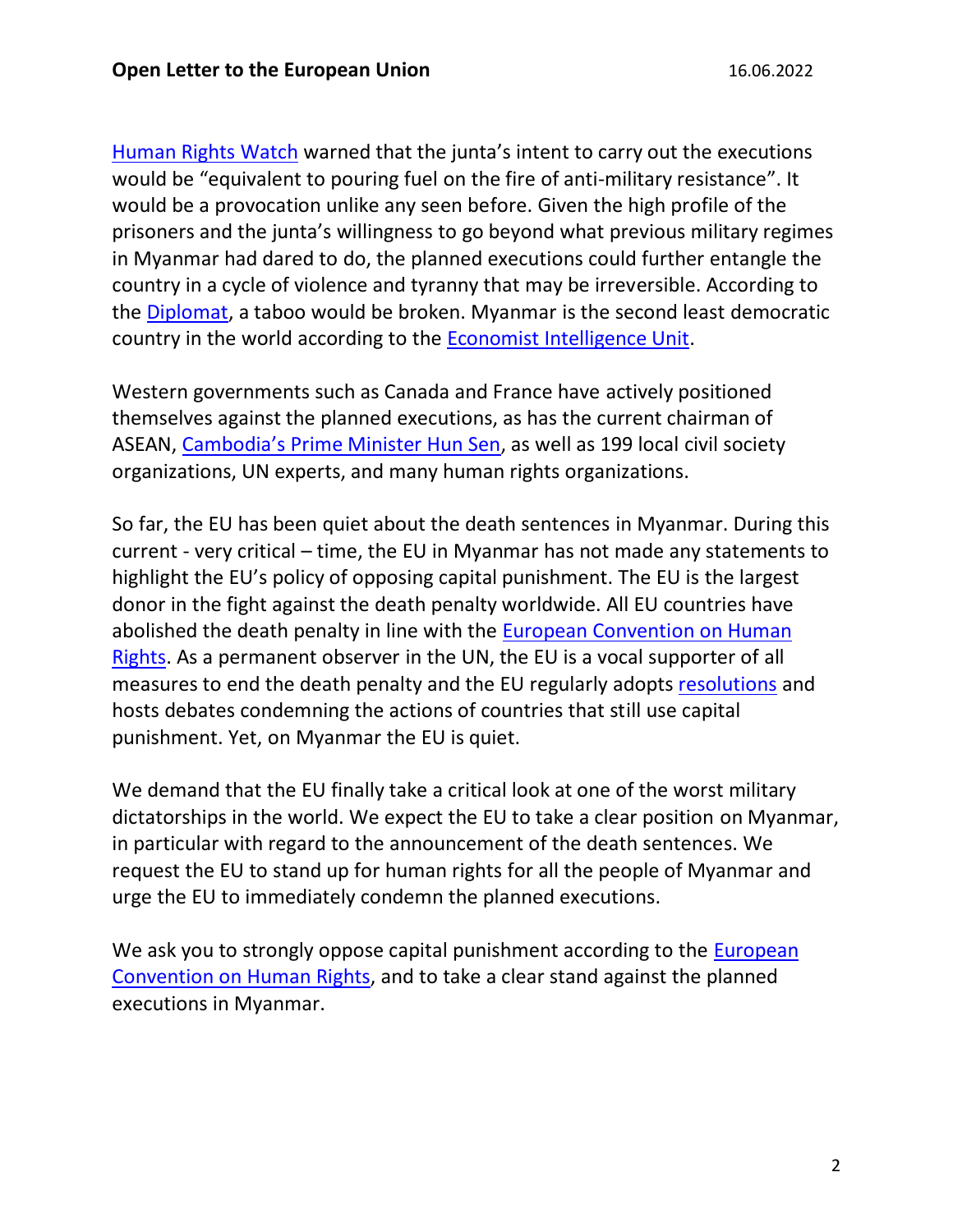## **Open Letter to the European Union** 16.06.2022

The Myanmar junta's actions require much more scrutiny than they currently receive in the EU. That is why we call on the EU to take a clear position on Myanmar before it is too late.

Please do not hesitate to contact us if you have any questions or would like to talk to us personally.

Mrs Elina Koski Burman suomalaiset Finland burman.suomalaiset@gmail.com +358 503 571707

Mr Igor Blazevic Educational Initiatives Prague igor@praguecivilsociety.org +420 775 860 368

Mr Nico Buchmüller German Solidarity with Myanmar Democracy e.V. buchmueller@solidarity-myanmar.de +49 178 1400008

In solidarity with Myanmar democracy, signed by:

Answer Myanmar, UK Association INFO BIRMANIE Association Suisse-Birmanie Burma Action Ireland Burman suomalaiset Finland Burmese Students in the Czech Republic Central European Institute of Asian Studies CRPH Support Group, Norway CRPH and NUG Support Team Germany